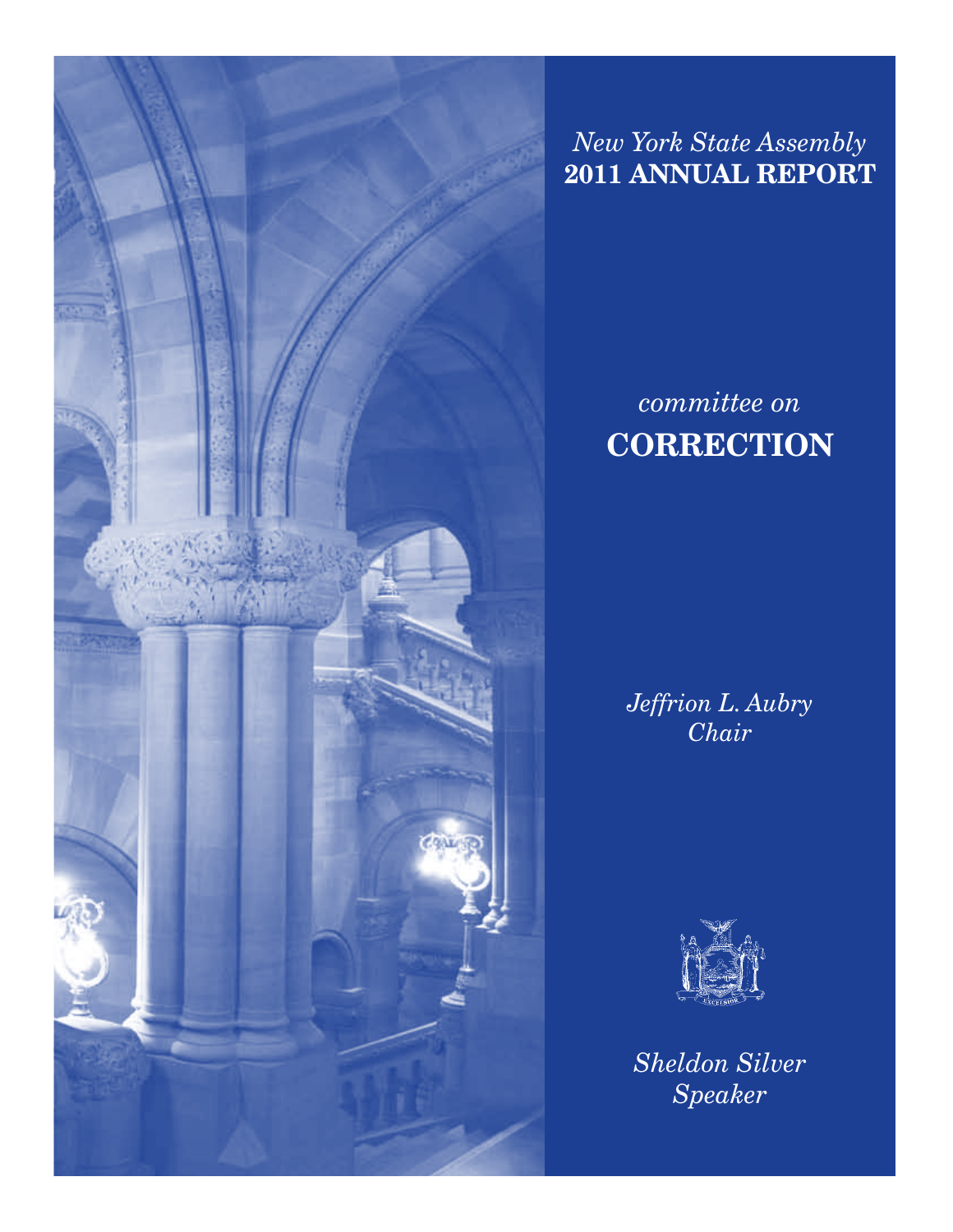December 15, 2011

The Honorable Sheldon Silver Speaker of the Assembly Capitol, Room 346 Albany, NY 12248

Dear Speaker Silver:

As Chairman of the Assembly Standing Committee on Correction, I am pleased to present to you the Annual Report for the 2011 Legislative Session.

The Annual Report continues the longstanding practice of highlighting the work of the Committee on Correction, as well as reviewing major aspects of state and local corrections by providing budgetary, workload and population data.

I would like to take this opportunity to acknowledge the hard work of the members of the Committee on Correction and all of the members of the Assembly for their continued commitment to the work of the Committee and to progressive corrections legislation. As always, your continued support is deeply appreciated.

Sincerely,

Jeffrion L. Aubry Member of Assembly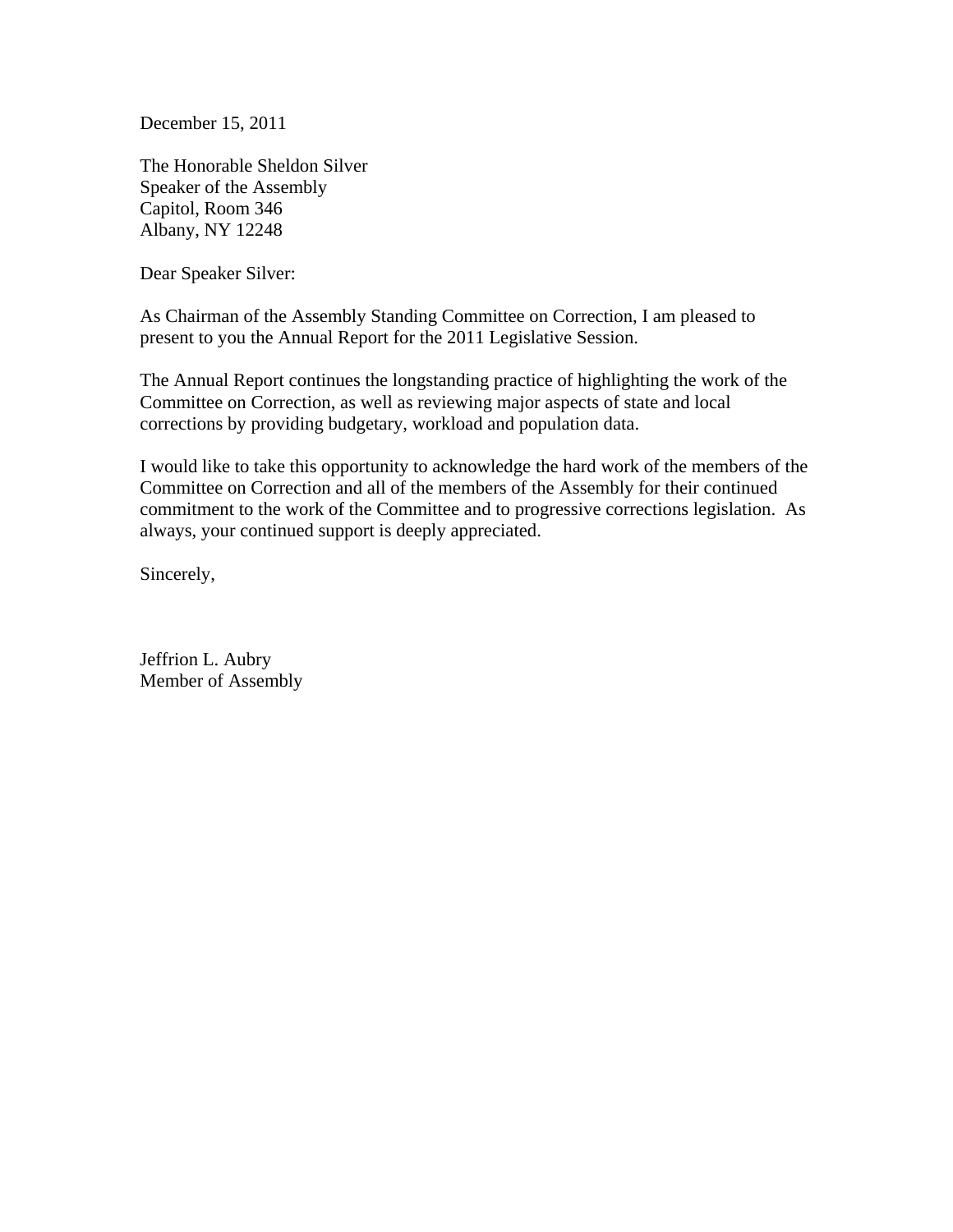#### 2011 ANNUAL REPORT

#### STANDING COMMITTEE ON CORRECTION

#### Jeffrion L. Aubry, Chair

#### Committee Members

#### **Majority**

William Colton Hakeem S. Jeffries Alan N. Maisel Felix Ortiz Eric A. Stevenson Harvey Weisenberg Keith L.T. Wright

#### **Minority**

Joe M. Giglio, Ranking Janet L. Duprey Thomas J. Kirwan Teresa R. Sayward

#### Staff

Daniel Salvin, Assistant Secretary for Program and Policy Dianna M. Goodwin, Associate Counsel Tana Agostini, Analyst Adriele Douglas, Committee Clerk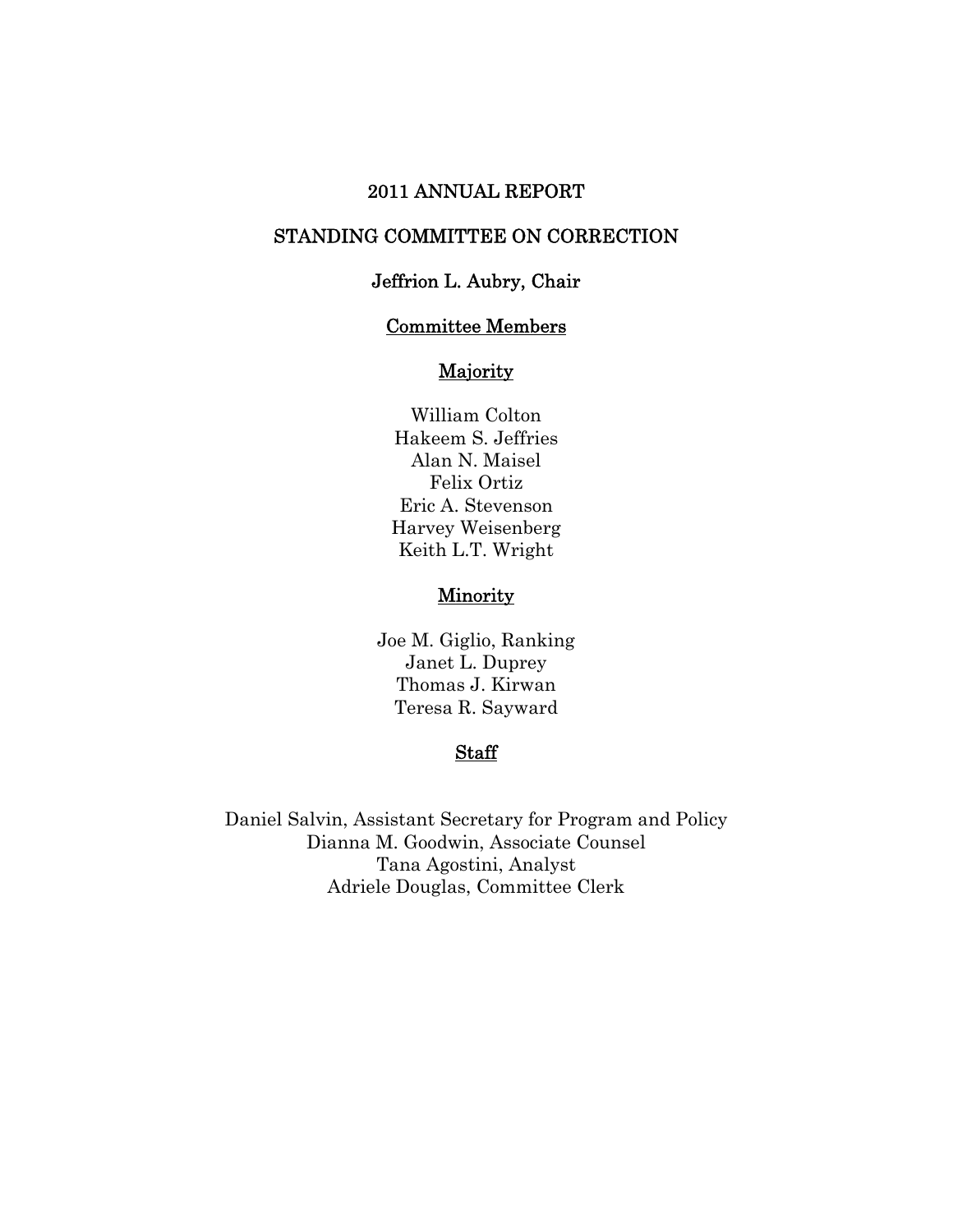| 1    |                                                                  |                       |
|------|------------------------------------------------------------------|-----------------------|
| II.  |                                                                  | 1                     |
|      |                                                                  | $\mathbf{1}$          |
|      |                                                                  | $\boldsymbol{2}$      |
|      |                                                                  | $\boldsymbol{2}$      |
|      |                                                                  | $\boldsymbol{2}$      |
| III. | <b>State Budget Impact on Correctional Agencies</b>              | 3                     |
|      | A. Department of Corrections and Community Supervision           | 3                     |
|      |                                                                  | 6                     |
|      |                                                                  | 6                     |
|      |                                                                  | 6                     |
| IV.  |                                                                  | 7<br>$\boldsymbol{7}$ |
|      |                                                                  | 10                    |
|      |                                                                  | 11                    |
|      |                                                                  | 12                    |
|      |                                                                  | 12                    |
|      |                                                                  | 12                    |
|      |                                                                  | 13                    |
|      |                                                                  | 14                    |
|      | E. Evidence-Based Examination of the Risk Posed by Sex Offenders | 15                    |
|      |                                                                  | 15                    |
|      |                                                                  | 16                    |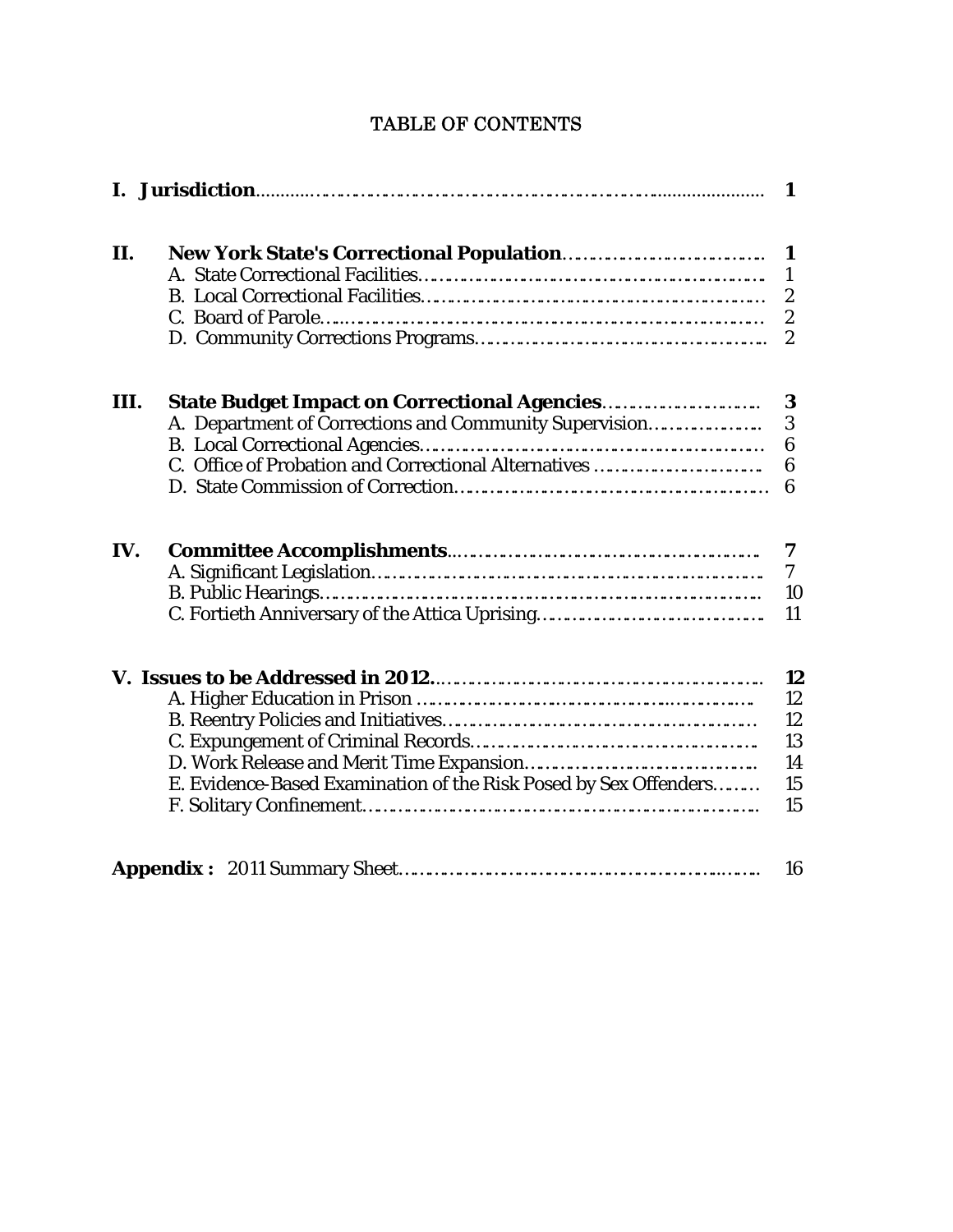#### **I. JURISDICTION**

The Assembly Committee on Correction has jurisdiction over legislation affecting all aspects of the operations of both state and local correctional facilities. This responsibility includes 61 state correctional facilities and 62 local correctional systems, including all local jails and police lockups operated by municipalities across New York State. New York's correctional system is the third largest in the nation with approximately 100,000 inmates housed in state and local facilities and employing 48,000 correctional personnel.

2011 was a significant year in Corrections. The Department of Corrections and Community Supervision (DOCCS) was created by merging the Department of Correctional Services (DOCS) and the Division of Parole into a single agency. Further, seven state correctional facilities were closed. Both of these historic undertakings are reviewed in greater detail in Sections III and IV of this report.

The Committee on Correction works closely with other committees of the Assembly, including the Committees on Alcoholism and Drug Abuse, Codes, Health, and Mental Health, regarding issues that affect correction staff and inmates. Public Hearings held by the Committee on Correction and other committees are reviewed in Section IV.

# **II. NEW YORK STATE'S CORRECTIONAL POPULATION**

#### **A. State Correctional Facilities and Community Supervision**

As of December 3, 2011, the prison population was 55,050. This represents a 2.1% decrease in the prison population from 2010 and an overall population decline of 23% since the peak of 71,538 in 1999. The under-custody population is 49.7% African American, 24.7% Hispanic, and 23% white. The number of state-ready inmates (inmates held in a local correctional facility waiting transfer to state prison) was 639 on December 1, 2011, up from a daily average of 472 state-ready inmates held in county jails in 2010. It should be noted that although not recognized as part of the prison population, the Willard Drug Treatment Campus typically confines an average population of between 700 and 900 inmates. The three-month length of stay for Willard inmates results in an annual population of approximately 3,500.

There were 21,955 total admissions to state correctional facilities from January 1, 2011 through December 1, 2011, a 5.18% increase from the total admissions during the same period in 2010. New court commitments for this period were 13,212 (a 1.7% decrease from 2010). Returned parole violators and conditional release revocations were 8,307 (a 17.33% decrease from 2010).

It is projected that the state prison population will continue to decline in the coming years, thanks in large part to legislation enacted during the 2009 legislative session reforming the Rockefeller Drug Laws and restoring discretion to judges to sentence non-violent drug offenders to probation as a possible alternative to prison.

After the merger of the Division of Parole and the Department of Correctional Services, DOCCS assumed the responsibility for the supervision of all persons released from the state correctional facilities and subject to a term of parole or post release supervision. According to DOCCS, at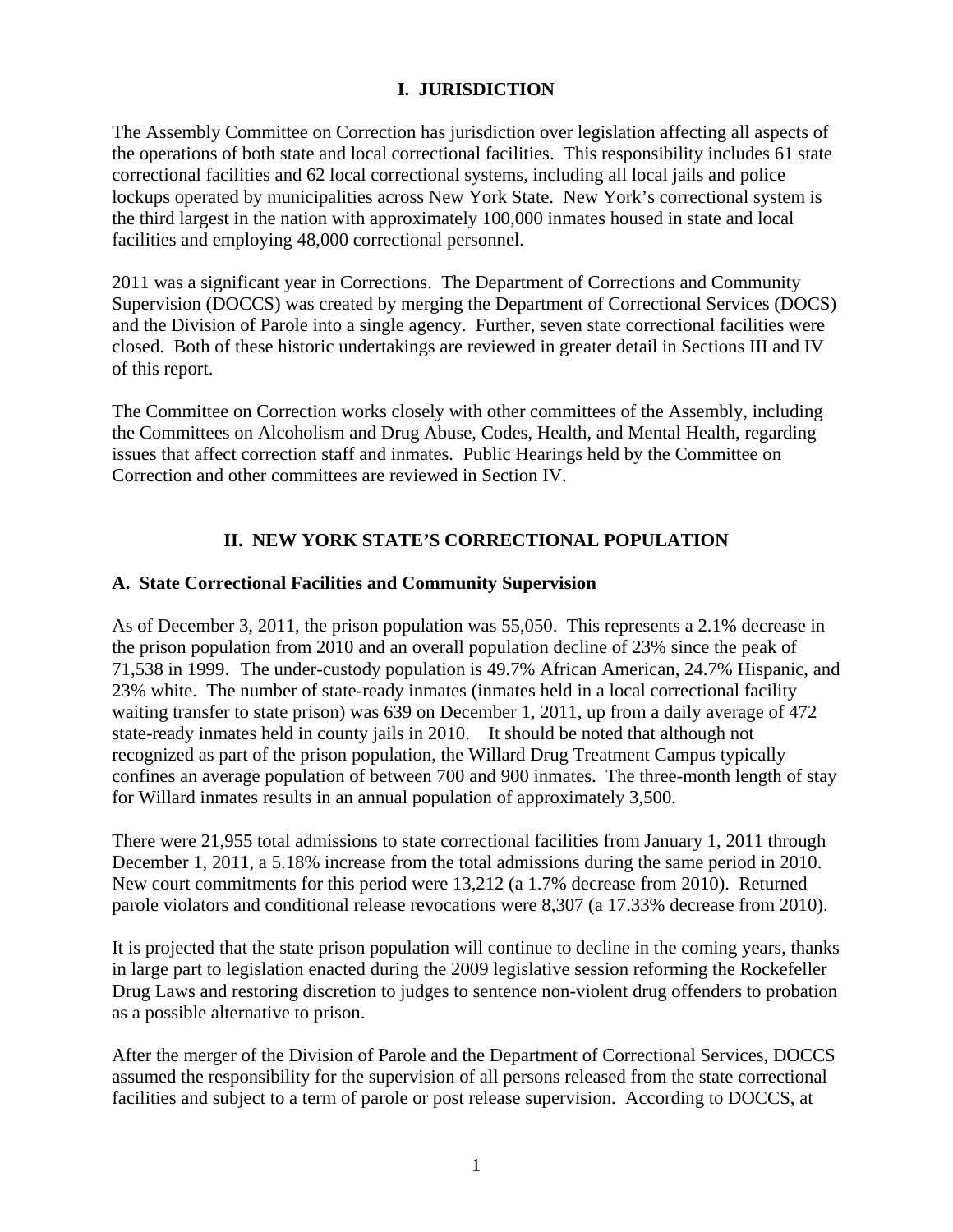the end of the 2010-2011 SFY, there were 38,006 persons in New York State under parole supervision, 1,753 fewer than at the end of the 2009-2010 SFY.

#### **B. Local Correctional Facilities**

The total under custody population among local correctional facilities as of December, 2011, was 29,636. For the City of New York, there were 12,479 inmates under custody in December, 2011, which is 895 less than in December, 2010. County correctional facilities outside of the City of New York had an under custody population of 17,157 as of December 5, 2011, which is 74 more than in December, 2010.

## **C. Board of Parole**

The Board performs some 21,000 non-administrative release consideration interviews annually, with a grand total of 29,057 interviews and reviews in FY 2010-11, only two fewer than in the prior year. Release rates by the Board, however, continue to be reduced significantly, most recently reported at 6% for violent felony offenders, down from 9% the year prior and down from 21% ten years ago. Initial release rates for all classes of felons are down to 18% from 20% the year prior and from 47% ten years ago. Overall release rates are 36% when including reappearance interviews, down from 40% the year prior and from 53% in SFY 2000-01.

Data supplied by the Board shows a percentage reduction in virtually every category of offender considered for release. Youthful and Juvenile Offenders receive the second highest rate of initial release at 24%, second only to major property offenders at 29%, although these two classes of offenders have also seen reductions from 43% and 50% respectively ten years ago.

The Board of Parole also reviews parole violation cases and either revokes parole or restores parolees to supervision, often with revised conditions. In the SFY 2010-11, the Board returned 11,827 releasees to prison for violating the conditions of their release, including 1,547 who were returned for a new felony conviction and 9,104 returned for a technical rule violation. In addition, 1,176 parolees were revoked and sent to the Willard Drug Treatment Campus.

# **D. Community Corrections Programs**

According to data obtained from the Office of Probation and Correctional Alternatives (OPCA), housed in the Division of Criminal Justice Services (DCJS), at the end of the 2010-2011 SFY, there were 119,653 adult probationers under supervision across New York State, including 59,028 felony probationers and 55,701 misdemeanor probationers. In addition, local probation departments supervise persons placed under supervision by the family court, which includes approximately 4,843 juvenile delinquency cases and 1,408 persons in need of supervision (PINS) cases each year.

Probation departments are also called upon to investigate and prepare pre-sentence reports based upon those investigations. Each year, probation departments conduct more than 61,409 investigations for both felony and misdemeanor cases.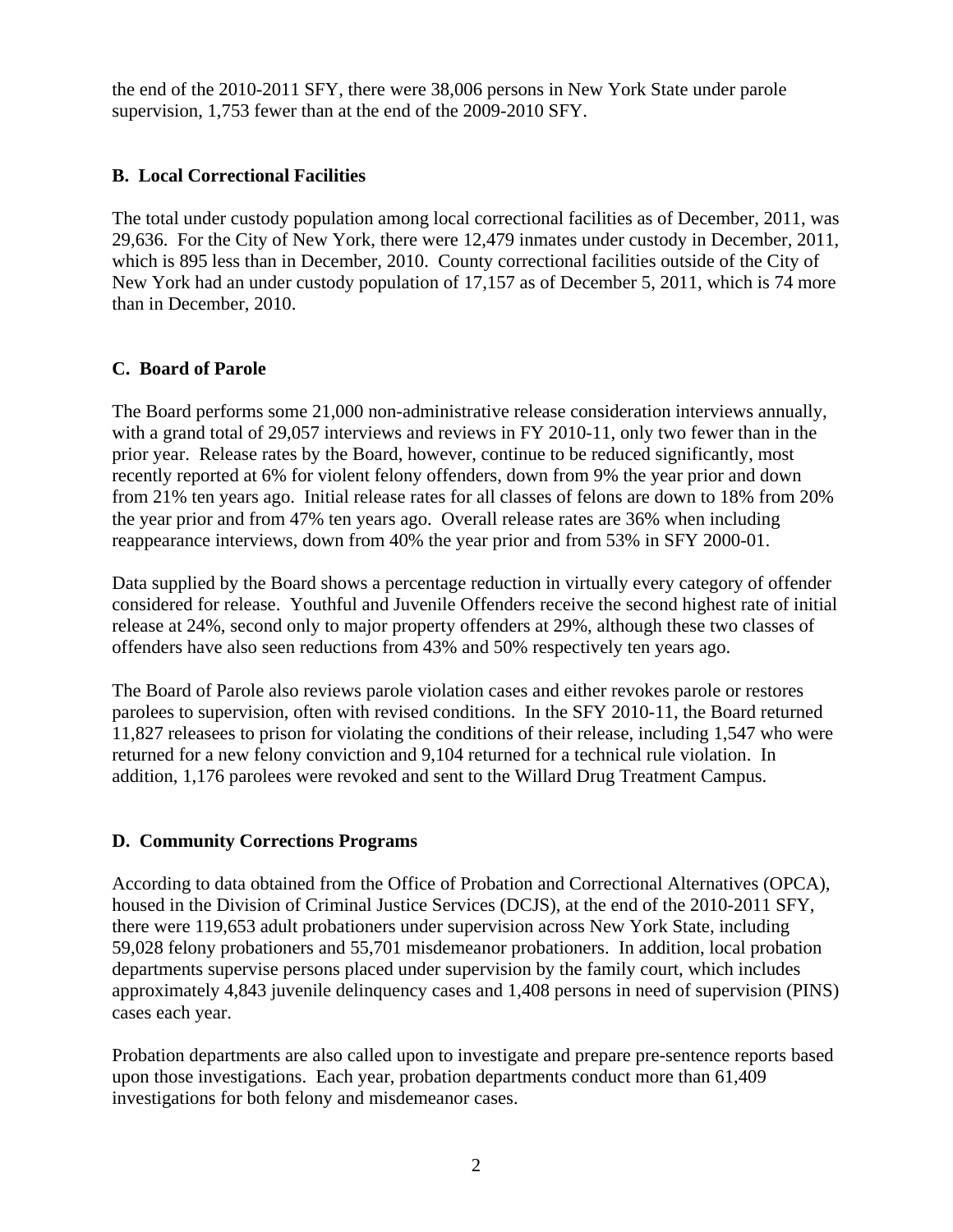Additionally, OPCA funds and oversees a variety of alternatives to incarceration programs. These programs are arranged into five programmatic categories: pretrial services, defender-based advocacy, Treatment Alternatives to Street Crime (TASC) and treatment programs, specialized programs and community service sentencing programs. These programs are briefly described below:

- 1. Pretrial service programs interview defendants, evaluate community ties and assess the likelihood of appearance in court. This information is made available to the court and has proven to be a useful aid in making bail decisions.
- 2. Defender-based advocacy programs evaluate defendants' needs for services such as drug treatment, family counseling, etc., prepare alternative sentencing plans, and aid defense attorneys in representing their clients.
- 3. TASC programs evaluate defendants with substance abuse histories, develop treatment plans, assist in placing defendants in treatment programs and monitor treatment performance.
- 4. Specialized drug and alcohol treatment services evaluate defendants with substance abuse histories and place defendants in treatment programs ordered by the courts as alternatives to incarceration. These programs may also treat defendants.
- 5. Community service sentencing programs arrange for community-based work sites, place defendants in community service work and monitor compliance with court-ordered community service.

# **III. STATE BUDGET IMPACT ON CORRECTIONAL AGENCIES**

#### **A. Department of Corrections and Community Supervision**

The SFY 2011-12 Budget for DOCCS appropriates \$2.60 billion in state operations funding which is a \$270 million decrease in state operations funding from the budget for the prior year. It is important to note that due to the merger, the DOCCS budget represents funding for the operation of state correctional facilities as well as community supervision and the Board of Parole. Included within the DOCCS budget is \$146.5 million for the supervision of persons released to parole and post release supervision and \$5 million to support the functions of the Board of Parole. The Department possesses the largest state operations budget of any state agency and the average cost to house an inmate is now more than \$47,000 per year. The SFY 2011-12 Budget also includes \$17.1 million in aid to localities funding.

As part of the SFY 2011-12 Budget, the Department closed seven medium and minimum security prisons, eliminating 3,800 beds from operation – Arthurkill Correctional Facility in Richmond County, Mid Orange Correctional Facility in Orange County, Oneida Correctional Facility in Oneida County, and the minimum security facilities of Fulton Work Release Facility in Bronx County, Buffalo Work Release of Erie County, Summit Shock of Schoharie County and Camp Georgetown of Madison County. The closure of these facilities resulted in a savings of \$72 million in SFY 2011-12 and is estimated to save \$112 million in SFY 2012-13. The Department continues to maintain over five thousand vacant beds throughout the prison system.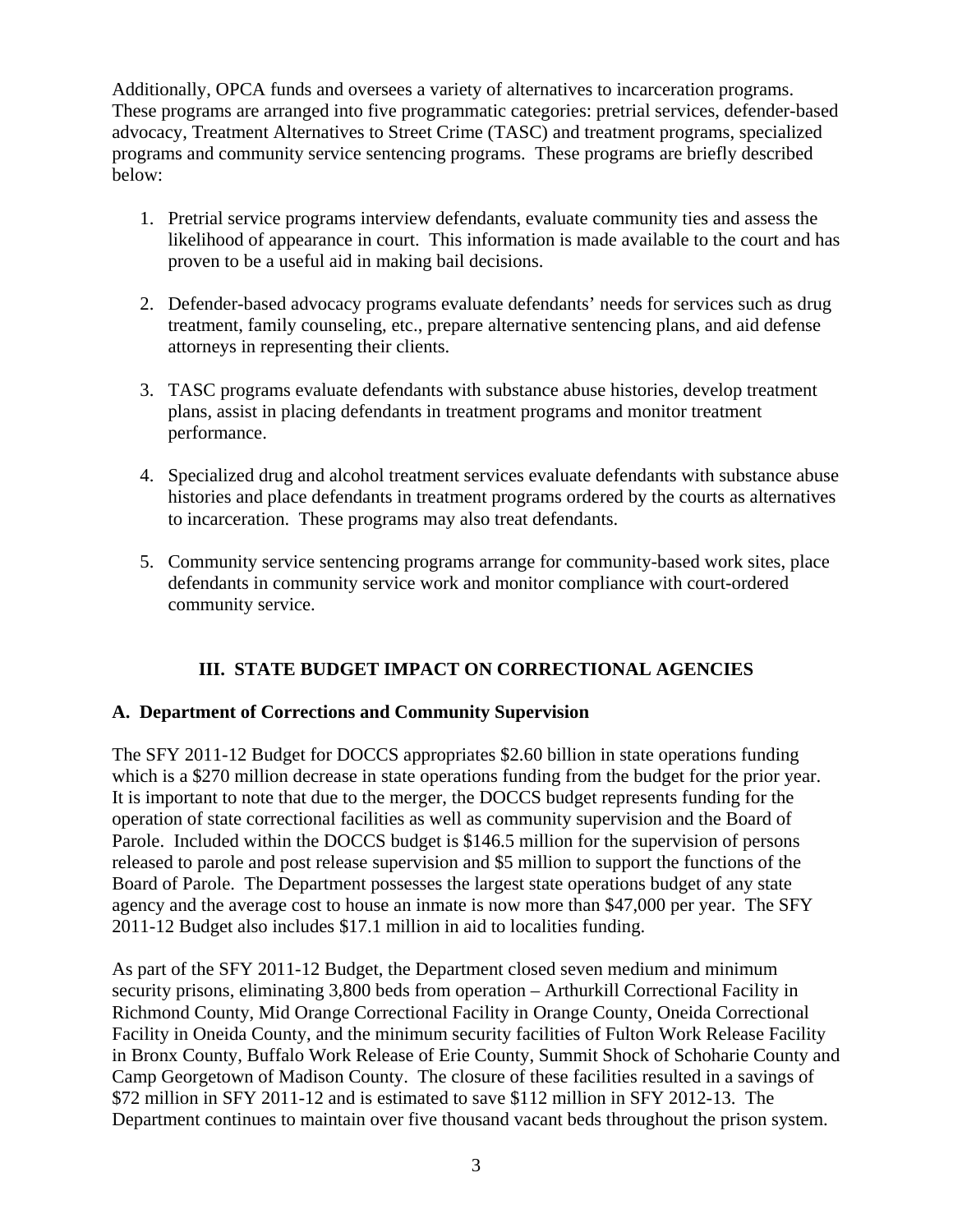Unfortunately, once again the SFY 2011-12 Budget does not include the traditional Assemblysponsored funding to support higher education programming in prison or to adequately sustain the operation of Prisoners' Legal Services (PLS). The continued economic downturn that created large revenue shortfalls in the state prevented the legislature from providing the needed funding for these and other vital programs in SFY 2011-12. The Committee believes that PLS is an important program that has played a vital role in making New York prisons safer and more humane. Its work has resulted in positive changes in prisoners' attitudes and behavior and has promoted constructive policy and programmatic modifications within DOCS. Although \$1 million in funding was secured for PLS in SFY 2011-12, the program was forced to reduce its workforce by 50% due to the budget cuts. Despite the insufficient funding, the Correction Committee will continue to work to find ways to support what remains of PLS and increase opportunities for higher education programming in prison.

It is also important to note that the SFY 2011-12 enacted budget directs \$6.2 million in federal funding for alternative to incarceration programs and approximately \$5.5 million for reentry providers focused on assisting persons released from prison in finding gainful employment. These funds are appropriated in the Division of Criminal Justice Services budget.

#### **1. Merger of the Department of Correctional Services and the Division of Parole**

As part of the SFY 2011-12 enacted budget, the Department of Correctional Services and the Division of Parole were consolidated into a single state agency known as the Department of Corrections and Community Supervision (DOCCS). Under this construct, DOCCS is now charged with both institutional and community-based offender supervision with a mandate to seamlessly blend operations to strengthen the focus on re-entry, while the Board of Parole maintains independent decision-making authority within the new agency. Combining resources and streamlining operations under the new agency was estimated to yield a savings of \$6.5 million in SFY 2011-12. An additional \$5 million savings was achieved by a reduction in central management staff to reflect reductions associated with the merger as well as the prison closures, detailed below. 1,893 employees were transferred from the Division of Parole to the Department of Corrections and Community Supervision.

The goal of the merger is to strengthen the focus on reentry by improving coordination of programming for inmates to help ensure a successful reentry to the community upon release thereby lowering their risk of recidivism. Toward that end, the budget includes a requirement that the department develop a transitional accountability plan (TAP) for all inmates entering state prison. The TAP is a comprehensive, dynamic and individualized case management plan based on the programming and treatment needs of the inmate. The purpose of the TAP is to promote successful rehabilitation and provide DOCCS with the necessary information to prioritize programming and treatment services based on the individual needs of each inmate. The TAP will also be provided to the Parole Board to assist them in making discretionary parole release decisions.

The merger also shifted the responsibility for the supervision of all inmates released to a period of parole or post release supervision to DOCCS. This responsibility includes efforts to ensure successful, law-obedient adjustment to community living and help with drug treatment, job training, job placement and other services to enhance the likelihood of a self sufficient and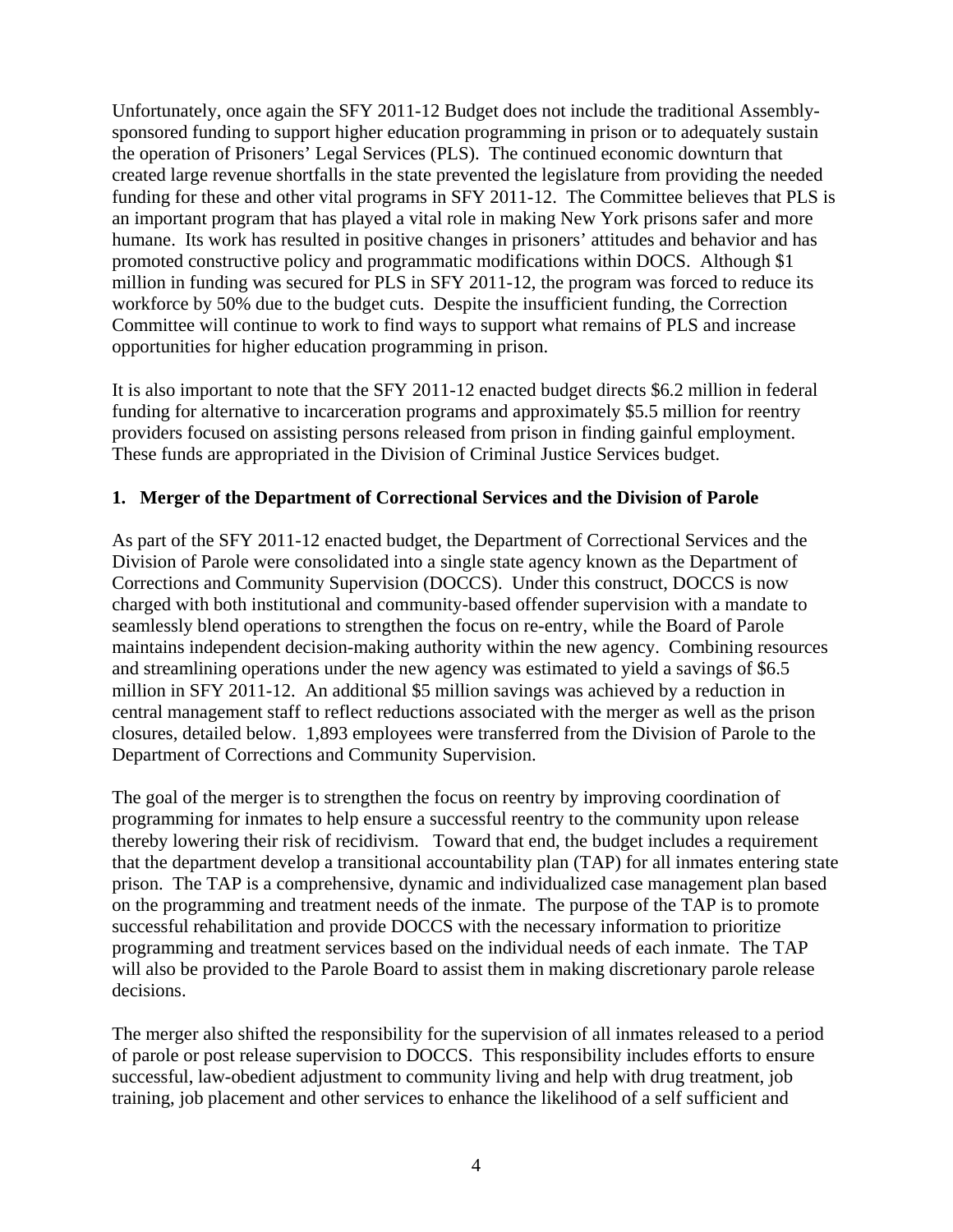crime-free lifestyle. DOCCS staff is also responsible for identifying violations of parole conditions, seeking revision of parole conditions and in some cases, parole revocation.

Finally, DOCCS has taken over the responsibility for issuing Certificates of Relief from Disabilities and Certificates of Good Conduct. Such certificates are granted to formerly incarcerated persons who demonstrate evidence of rehabilitation and operate to lift various bars to employment and licensure that can result from a criminal conviction.

## **2. Prison Closures**

Seven state correctional facilities were closed in 2011, saving an estimated \$72 million. The justification for such closures is the continued decline of the prison population to new historic lows. Prior to the closures, the system maintained nearly 8,000 empty prison beds and currently houses 15,000 fewer inmates than in 2000 – a more than 20 percent decline. In spite of the closure of some small correctional facilities in the past few years, excess capacity is significant. Only 3,800 of these excess beds are removed from operation by the closure of these facilities. Facilities selected for closure were limited to medium security and minimum security correctional facilities.

In order to effectuate the closures and realize the savings in SFY 2011-12, the budget included a one-time exception to the requirements of Correction Law §79-a that twelve months notice be provided for the closure of any state correctional facility. Instead, the legislature agreed to authorize the Governor to select the facilities slated for closure and provide at least 60 days notice to the legislature.

The budget also includes the availability of \$50 million in economic grants through the Regional Economic Development Councils for communities impacted by the closure of a correctional facility.

#### **3. Board of Parole**

The Board of Parole is statutorily maintained as a 19-member appointed body with independent decision-making authority. Housed within the new DOCCS for administrative support, the Board maintains its independence in conjunction with its own counsel's office and cadre of Administrative Law Judges. The Board continues to make discretionary determinations regarding the release of indeterminately sentenced inmates, the setting of release conditions, revocations of supervision for parolees charged with violating conditions of release, and the three-year discharges of sentence for certain persons under supervision. Board functions of granting merit termination of sentences, granting certificates of rehabilitation and preparing parole summaries have been assigned to DOCCS.

The budget legislation also includes a requirement that the Board establish new written procedures for its use in making parole release decisions. The new guidelines will incorporate risk and needs principles to measure the rehabilitation of persons appearing before the board and the likelihood of success of such persons upon release.

Finally, funding for the Board of Parole is separately appropriated and new statutory language provides that appropriations made for the Board shall not be decreased by interchange with any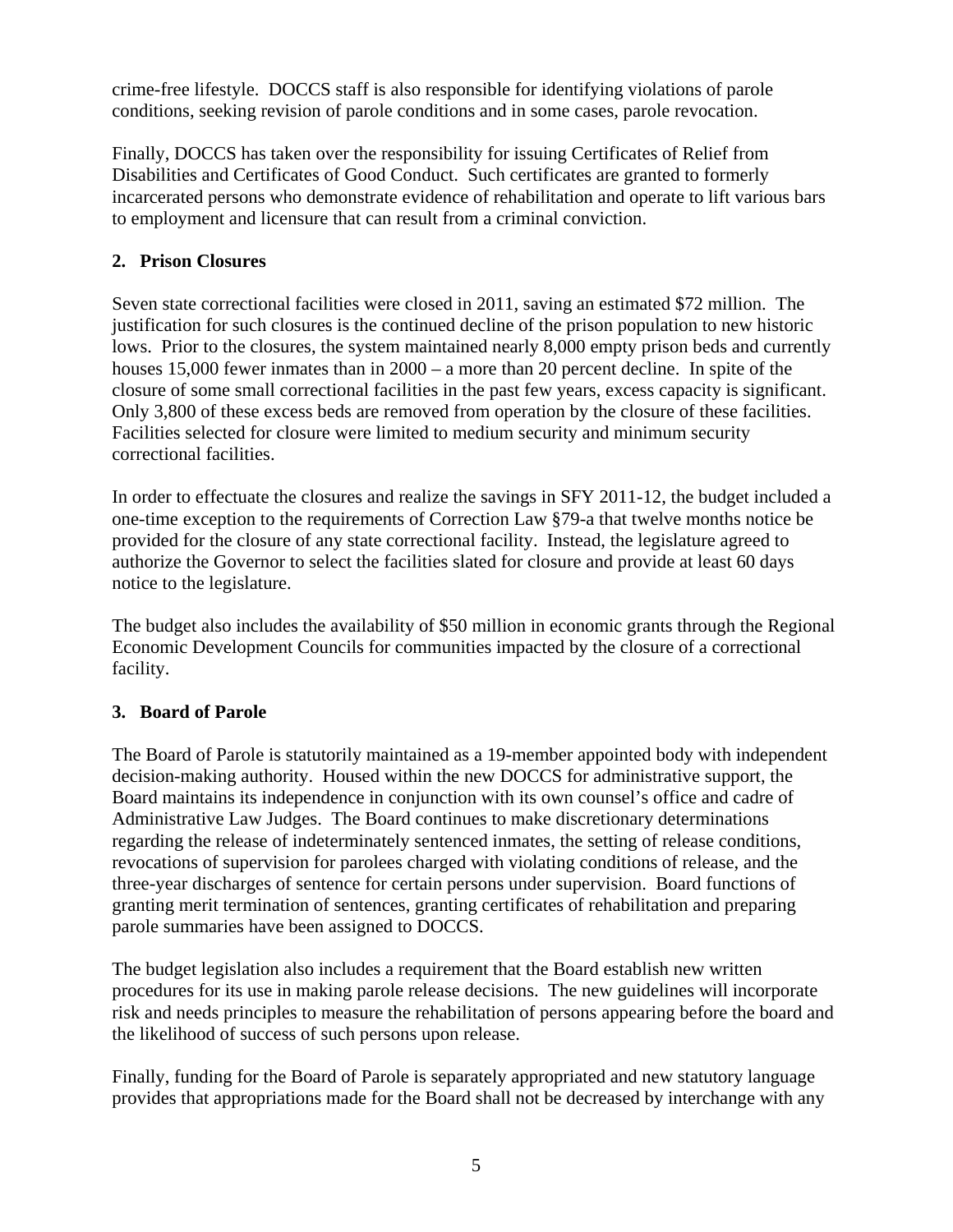other appropriation in the DOCCS budget in order to ensure adequate funding to perform its mission with the required independence.

#### **B. Local Correctional Agencies**

The DOCS budget includes \$200,000 in aid to localities funding for local correctional facilities for reimbursement to counties for housing "state-ready" inmates. "State-ready" inmates are persons who have been sentenced to state prison and are being held in a county jail awaiting transport. The reimbursement for "state-ready" inmates was basically eliminated in the SFY 2009-10 budget but the state is still liable to reimburse counties up to \$100 per day for each "state-ready" inmate that is not transferred to state prison within 10 days of the locality notifying DOCS that the inmate is ready for transport.

## **C. Office of Probation and Correctional Alternatives**

The SFY 2011-12 Budget restructured certain appropriations so that formerly separate programs within the Division of Criminal Justice Services (DCJS) such as the Office of Probation and Correctional Alternatives (OPCA), among other appropriations, have been consolidated. The new program structure of DCJS now consists of the Administration, Crime Prevention and Reduction Strategies and separate programs for each of the newly merged agencies.

Thus, the appropriation for OPCA is unspecified and contained within a larger \$106.1 million appropriation for DCJS covering additional programs for organizations and services such as Aid to Prosecution, Crime Labs, and Drug Diversion, among others. In SFY 2010-11, OPCA's operations budget was \$61.4 million in an overall \$115.8 million DCJS appropriation. The SFY 2011-12 DCJS budget represents an 8.3% reduction from the prior year to fund OPCA and associated programs.

The rationale for the merger of OPCA into DCJS was to create operational efficiencies, improve coordination of policies and programs and provide more efficient and cost-effective delivery of probation and alternative to incarceration programs, while ensuring a strong and independent voice for probation and alternative to incarceration programs by director of OPCA, who must be approved by the Governor. The Correction Committee recently held a public hearing to review the impact of this merger. Information obtained as a result of this public hearing is detailed in Section IV of this report.

The DCJS budget includes \$44 million for aid to local probation departments and additional federal funds are also directed to help offset probation aid cuts. It should be noted that state aid to local probation departments represents only a small percentage (less than 20%) of the actual costs of these services.

# **D. State Commission of Correction**

The State Commission of Correction is responsible for the regulation and oversight of all correctional facilities in New York State. This responsibility encompasses 61 state correctional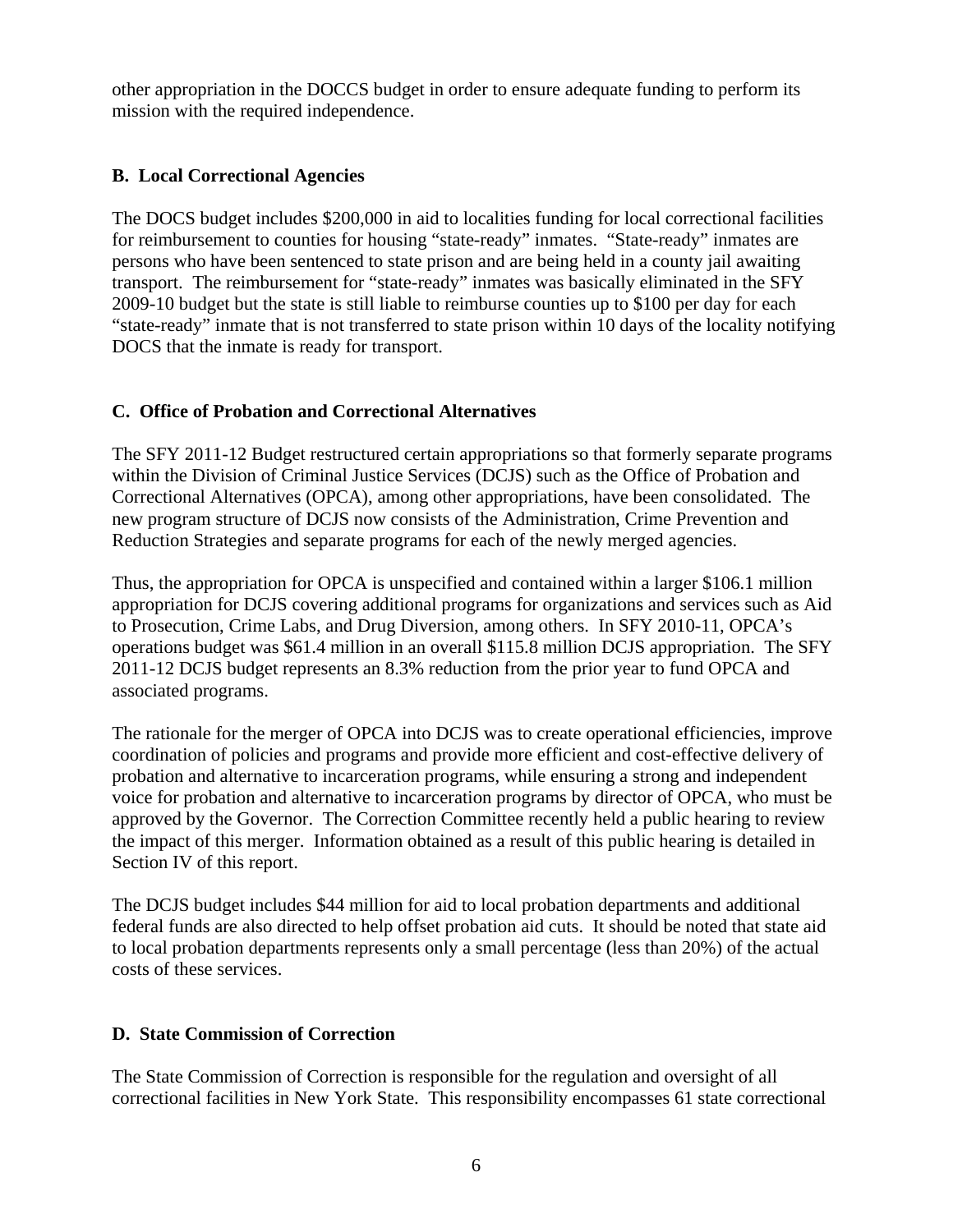facilities, 62 county jails and the New York City correctional system comprising 18 facilities and 200 police lockup facilities. The Commission's budget for SFY 2011-12 is \$2.975 million.

# **IV. COMMITTEE ACCOMPLISHMENTS**

# **A. Significant Legislation Advanced by the Correction Committee in 2011**

The Correction Committee advanced the following legislation that was signed into law in 2011.

# *The interstate compact for juveniles (A.55A, Chapter 29 of the Laws of 2011)*

Enacts the new Interstate Compact for Juveniles (ICJ) which will govern the interstate management, monitoring, and supervision of juvenile delinquents and provide for the return of non-adjudicated juveniles who have run away from home to another state.

# *Delivery of sentence commitment documents (A.7930, Chapter 177 of the Laws of 2011)*

Requires that a sentence order, commitment or certificate of conviction, and any order of protection, be delivered at the time of a defendant's admission into a state or local correctional institution, or a facility operated by the Office of Children and Family Services.

#### *Relates to sexual conduct between a state employee and an inmate (A.8449, Chapter 205 of the Laws of 2011)*

Expands the definition of employees who are prohibited from having sexual contact with an inmate to include those who work in a state correctional facility providing direct supervision to inmates and to employees that supervise persons under community supervision.

# *Relates to the information required by the sex offender registry (A.2565, Chapter 507 of the Laws of 2011)*

Requires the sex offender registry to include information about the type and length of supervision an offender is serving

# *Community notice of level two sex offenders (A.5661, Chapter 513 of the Laws of 2011)*

Permits law enforcement officers to notify communities about the exact address of certain sex offenders who move into their neighborhood. This bill also adds attempted unlawful surveillance to the list of registerable offenses.

## *Provides for the court to determine the fitness of an eligible offender for a certificate of relief (A.7597A, Chapter 488 of the Laws of 2011)*

Requires the court to make an initial determination as to the fitness of an eligible offender for the issuance of a Certificate of Relief from Disabilities at the time of sentencing where the court sentences such offender to jail or to a revocable sentence.

## *Requires level two sex offenders to register their employment address (A.7950, Chapter 532 of the Laws of 2011)*

Enacts requirement for level two sex offenders to register their address of employment and annually verify same with the Division of Criminal Justice Services.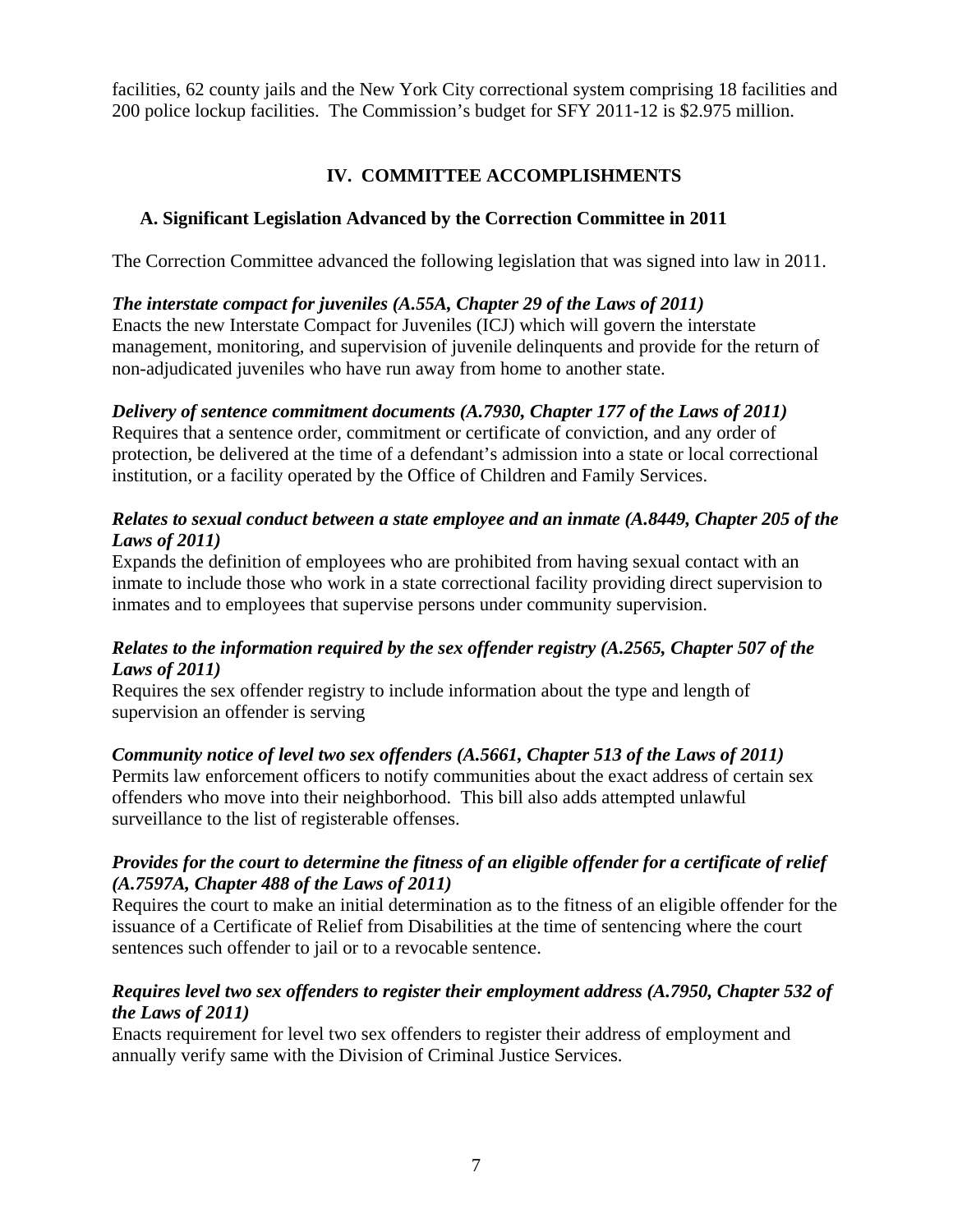# *Authorizes local correctional facilities to house out-of-state inmates (A.8238, Chapter 573 of the Laws of 2011)*

Permits local correctional facilities in New York to contract with local jails of other states for the purpose of boarding-in certain inmates. This legislation permits the counties an opportunity to generate revenue where such county maintains excess jail capacity.

The following correction-related legislation was passed by the Assembly and the Senate but has either been vetoed or not yet signed by the Governor at the time of the publication of this report:

## *Procedures to be followed in the event a sex offender fails to verify registration (A.424, Passed both houses, not yet signed by the Governor)*

Establishes procedures to be followed in the event that a sex offender fails to return a signed annual verification form within the time proscribed by law. Specifically, law enforcement would be directed to visit the last known residence of the offender and require that he or she complete the verification form or be subject to a felony for failure to register. In cases where a sex offender has moved without properly notifying law enforcement, the district attorney would be notified.

#### *Provides for the collection of supervision fees for parolees (A.1363, Passed both houses, not yet signed by the Governor)*

In order to ensure that the focus of parole officers is on public safety and reintegration into society, this bill removes the obligation from parole officers to also collect supervision fees by requiring that such fees be collected at a central location.

#### *Relates to a report on the capacity and staffing of the state prison system (A.3582, Passed both Houses, Vetoed by the Governor, see Veto Memo #34)*

Requires the Department of Correctional Services to provide an annual report to the Legislature on staffing and bed capacity in state correctional facilities, including information as to the number of inmates living in double-bunked and double-celled conditions. The measure also would mandate that such reports include an analysis of any proposed prison closure and its impact on inmate security level classification, correctional employees, facility staffing and available bed capacity.

In addition, the Assembly passed the following correction-related bills:

#### *Commission to study and investigate sexual misconduct in prisons (A.1426, Passed Assembly)*

Establishes a temporary commission to investigate, evaluate and make recommendations regarding sexual misconduct in state correctional facilities. Recommendations by the commission would be used to formulate any additional rules and regulations as may be necessary to reduce the risk that correctional employees engage in unlawful and prohibited sexual contact with inmates.

#### *Relates to the manner in which certain provisions of the correction law are enforced (A.1874, Passed Assembly)*

This bill would allow the Division of Human Rights to enforce the provisions of Article 23-A of the Correction Law when a person is discriminated against by a public agency. Under Section 755 of the Correction Law, individuals denied employment by a public agency because of their criminal record have only one remedy available to them - an Article 78 proceeding in state court.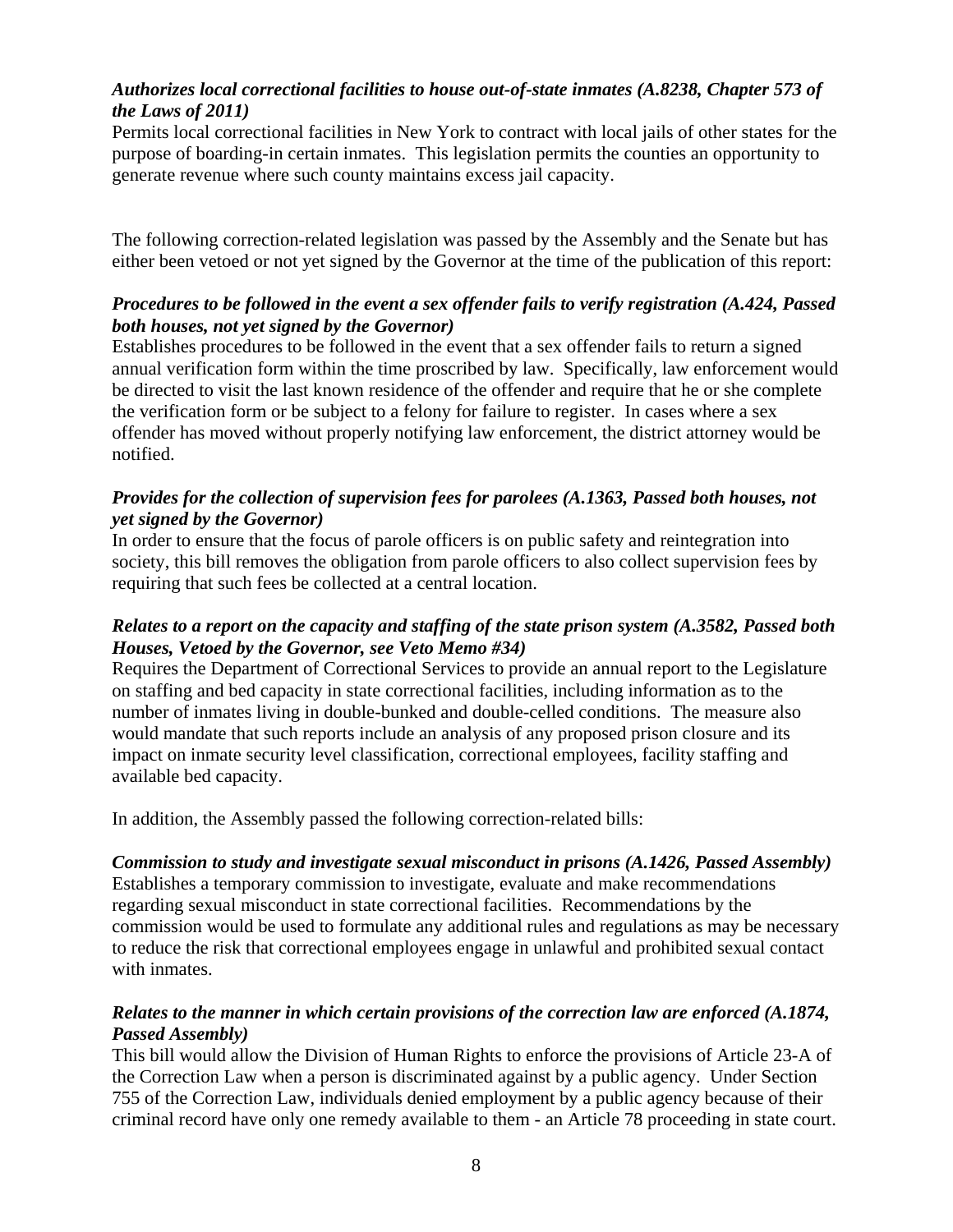However, individuals wrongly denied employment by a private employer are able to file a complaint with the Division of Human Rights. There is no reason that people who are discriminated against by a public agency because of their criminal record should be limited to fewer options than those complaining about discrimination by private employers. Thus, this bill would amend Section 755 of the Correction Law to give persons who suffer discrimination based on a criminal record by a public employer access to the same enforcement mechanisms as those discriminated against by private employers.

## *Provides for notice of availability of services to prisoners upon their release from state prison (A.2161, Passed Assembly)*

Requires state prisons to provide notice of services available in the community to which an inmate is being released. Such services would include mental health services, drug treatment, employment related opportunities, vocational training, housing related services, medical services, and programs that facilitate the reentry of such persons into the community.

#### *Establishes the commission on post-secondary education (A.3657, Passed Assembly)*

This bill establishes a temporary commission to study and make recommendations regarding the provision of higher education to persons under custody. It is undisputed that an education obtained during incarceration reduces recidivism. This commission would advise the governor and the legislature on the availability and effectiveness of post-secondary educational programs in adult correctional facilities.

#### *Provides inmates an opportunity to obtain a GED, (A5355, Passed Assembly)*

Requires DOCS to establish academic programs to prepare all inmates to complete the General Equivalency Diploma (GED) and provides inmates with an opportunity to complete a GED before release on parole, conditional release, post release supervision or presumptive release.

#### *Relates to the definition of "direct relationship" for the purposes of Article 23-A of the Correction Law (A.5357, Passed Assembly)*

Changes the definition of "direct relationship" to require a substantial connection between the specific job duties or license sought and the nature of the criminal conviction in order to deny employment to such person on the basis of unreasonable risk to property or public safety.

## *Relates to certificates of relief from disabilities issued by the department of corrections and community supervision (A.7813, Passed Assembly)*

This legislation establishes parity between the Board of Parole and the courts in establishing the criteria necessary in order to issue a certificate of relief from disabilities. Such criteria include a determination regarding the rehabilitation of the applicant and that the granting of such a certificate is consistent with the public interest.

#### *Relates to establishing terms of probation sentences (A.8089, Passed Assembly)*

This bill would provide the court with the discretion to impose a probation term of three, four or five years for a felony and two or three years for a misdemeanor other than a sexual assault.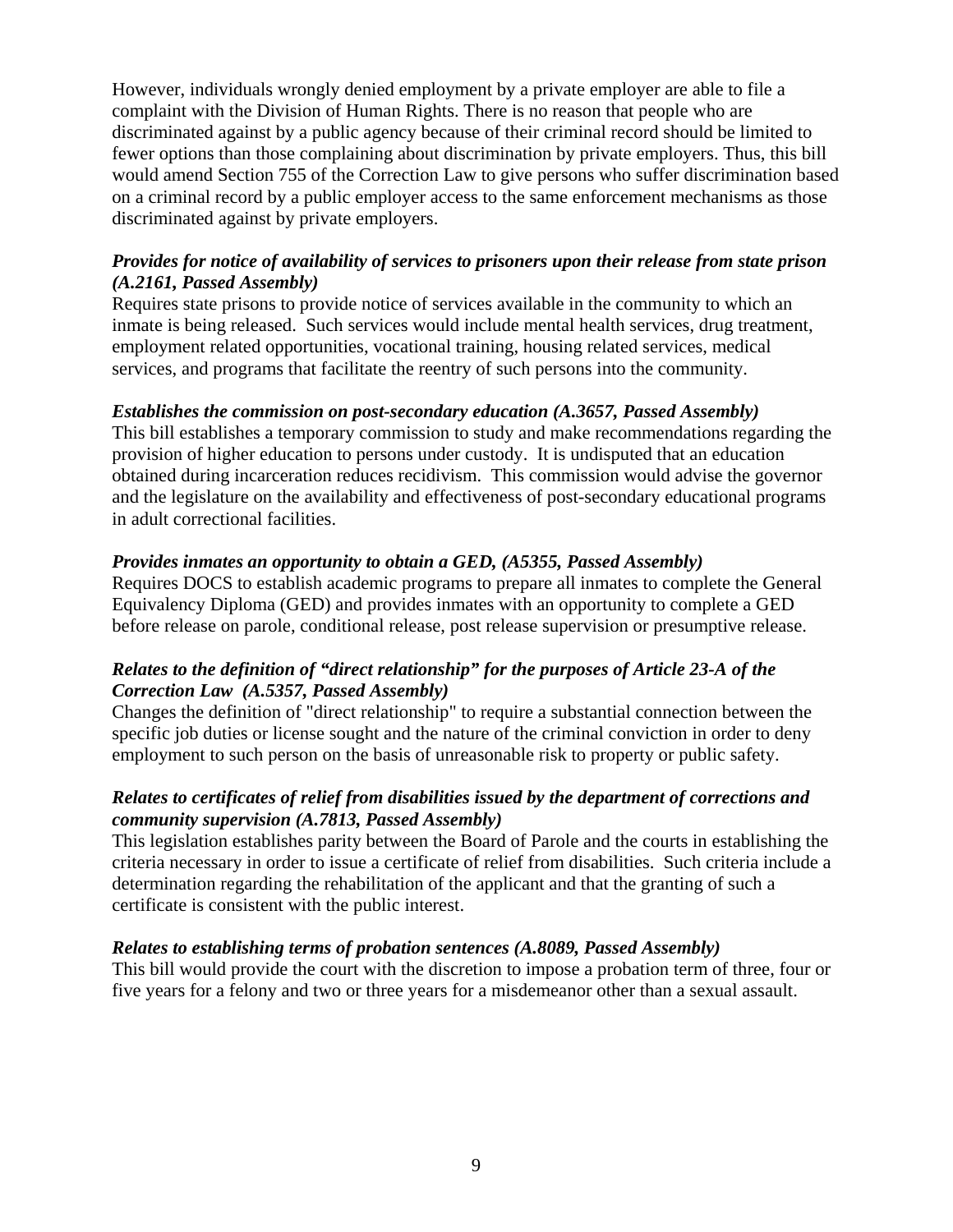## **B. Public Hearings**

#### **1**. **Merger of the Department of Correctional Services and the Division of Parole**

On November 10th, the Correction Committee held a public hearing on the merger of DOCS and the Division of Parole into DOCCS. The purpose of the hearing was to examine the implementation and progress of the merger and to identify any problems or successes within the first six months of the merger. Specifically, the committee requested testimony on: (1) the budget savings resulting from the merger; (2) the impact of the merger on facility and field parole officers; (3) the effect of the merger on re-entry programs including pre-release and postrelease services promoting reintegration of offenders into society; and (4) the implementation of the Transition Accountability Plan (TAP) and the new risk and needs assessment instrument in parole release determinations.

While the DOCCS commissioner and the chair of the Parole Board stressed efficiency, increased security, independence of the Parole Board, and the savings already achieved by the merger of the two agencies, the main focus of their testimony was on the merger's positive impact on coordination of re-entry services and risk assessment. The commissioner indicated that the TAP should be fully implemented by July 1, 2012, and will offer an individualized assessment of each offender's treatment needs. He also reported that the risk and needs assessment instrument, Correctional Offender Management Profiling for Alternative Sanctions (COMPAS), is being piloted in three correctional facilities and will be used throughout the system within the next year. It will provide information to both DOCCS employees and the Board of Parole.

The committee also heard testimony from former Division of Parole employees and representatives of legal and community advocacy groups, attorneys and prisoner family members. The testimony made clear that employees who transitioned from the former Division of Parole to DOCCS are concerned with the treatment they have received since the merger, increase in parole officer caseloads, and a lack of resources dedicated to parole and reentry services. Advocates expressed concern over cutting programs like the free bus program for families and friends visiting state prisoners, low parole release rates, the under-utilization of work release, and the implementation of the new risk and needs assessment instrument. The committee also heard testimony concerning the difficulty of obtaining timely responses from DOCCS to administrative parole appeals and the subjectivity of the parole release process.

#### **2. Alternatives to Incarceration and Probation**

On November 17<sup>th</sup> the Correction and Codes Committees held a joint hearing to examine the effects of the merger of the Division of Probation and Correctional Alternatives into a specialized office within the Division of Criminal and Justice Services. The committees took testimony from the affected agencies, the Council of Probation Administrators (COPA) and nonprofit groups interested in alternatives to incarceration (ATI). Major issues of concern were the impact of the merger on probation and ATI services, the implementation of probation block grants to counties and New York City, the reduction of state funding for county probation departments and the funding of ATI programs.

Testimony provided by agency representatives was generally favorable and focused on efficiencies created by freeing central probation staff from managing and monitoring contracts to allow them to focus on oversight of local probation and ATI programs A representative from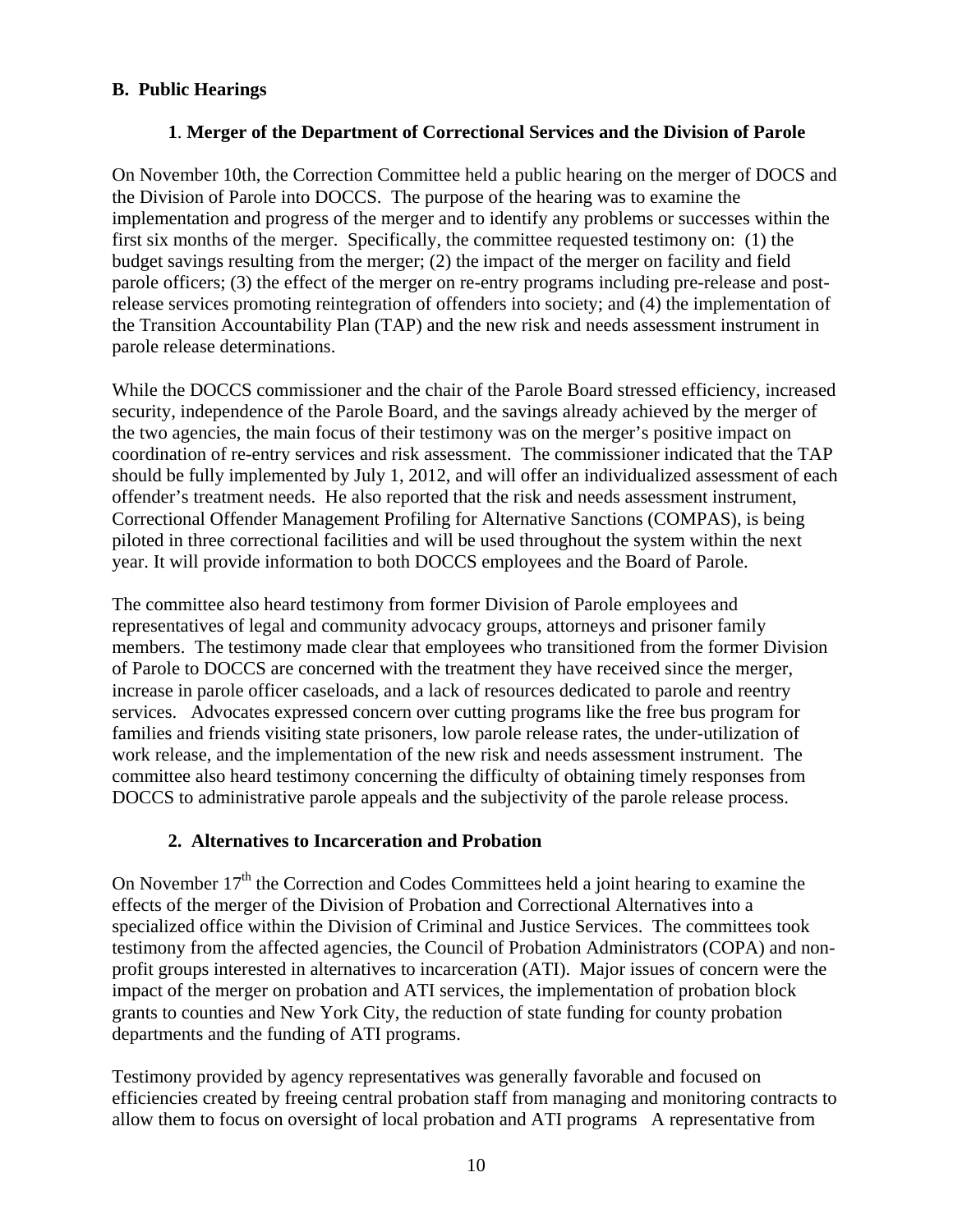COPA testified that more money is needed on the local level and that funding and staffing is inadequate for increased caseloads under new legislative mandates for supervision of DWI and sex offenders, DNA collection, interim probation supervision and reentry programs. The nonprofit agencies also testified about the need for increased funding for expanded ATI services.

## **3. Mental Health Treatment in Prison**

The Correction and Mental Health Committees held a hearing on December 6, 2011, to explore the implementation of the Special Housing Unit (SHU) Exclusion Law and the recent increase in the number of suicides in state correctional facilities. Signed into law in 2008, the purpose of the SHU Exclusion Law is to require that all state prisoners placed into segregated confinement for disciplinary purposes receive a mental health assessment and that those diagnosed with serious mental illness be removed from segregated confinement and placed in a residential mental health treatment unit where they are able to receive appropriate treatment. The law also requires that inmates in segregated confinement who are not initially diagnosed with serious mental illness must receive mental health assessments at regular intervals. Additionally, the law mandates that all correction officers receive increased training in how to effectively and safely manage inmates with mental illness and requires the Commission on Quality of Care and Advocacy for Persons with Disabilities to oversee and monitor mental health care programs provided to inmates.

Further, in 2010, 20 inmates committed suicide in state correctional facilities, the highest prison suicide rate since 1982 and twice the number of suicides in 2009.

The committees heard testimony concerning: (1) the implementation, status and monitoring of the SHU Exclusion Law; (2) the availability of mental health treatment for non-SHU inmates; (3) re-entry and parole planning for mentally ill inmates; and (4) the causes of, and solutions to, the suicide epidemic of 2010.

Unfortunately, the executive agencies charged with the implementation of the SHU Exclusion Law chose not to participate in the hearing. However, the Committee did hear testimony from legal experts representing Disability Advocates, the Prisoners' Rights Project of the Legal Aid Society and Prisoners' Legal Services of New York as to their assessment of the residential mental heath treatment units after four years of monitoring the terms of the DAI Settlement which paved the way for the SHU Exclusion Law. Other speakers included family members of mentally ill inmates and advocacy groups.

# **C. Fortieth Anniversary of the Attica Uprising**

This year marked the  $40<sup>th</sup>$  anniversary of the Attica rebellion in which inmates seized control of the prison and held it for four days. The prisoners at Attica had a list of demands, including decent medical care, access to legal assistance, individualized rehabilitation programs and parole reform. On the fourth day of the rebellion, September 13, 1971, then-Governor Nelson A. Rockefeller ordered the state police to retake the prison by force. Troopers shot and killed 38 people, including 9 correctional staff being held as hostages. One correctional officer died as a result of injuries inflicted by prisoners.

The Attica Uprising was the beginning of a movement to reform prisons in New York and around the country. While prisons have improved in many aspects over the last four decades, some of the prisoners' demands are still unmet, including a lack of higher education programs,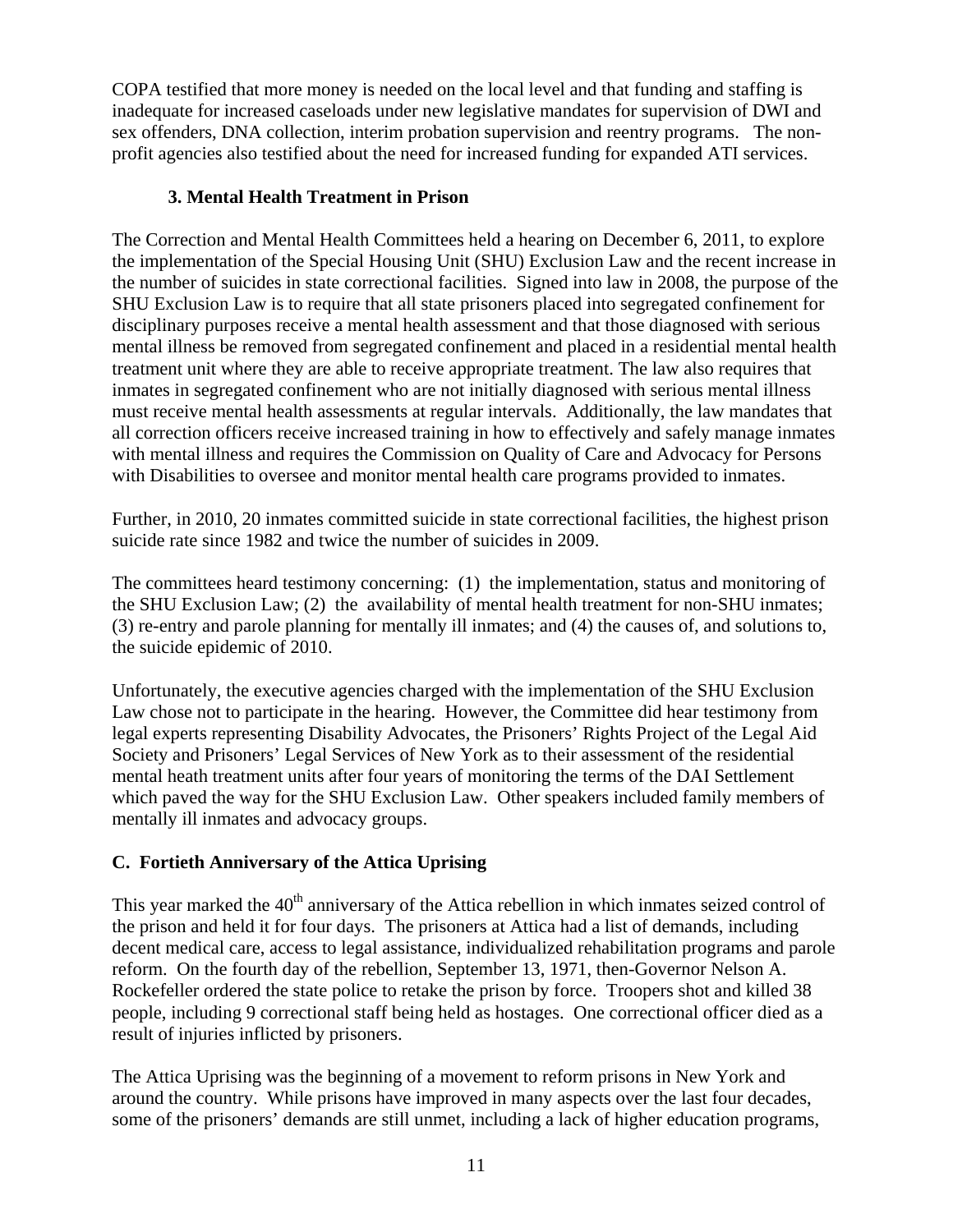an over-reliance on solitary confinement as punishment for disciplinary infractions and the unwarranted return of parolees to prison for technical violations of parole conditions. The Committee will continue to work on these important issues during the coming year.

#### **V. ISSUES TO BE ADDRESSED IN 2012**

#### **A. Higher Education in Prison**

Studies have consistently found that the higher the level of education attained, the more likely a former inmate will be to obtain gainful and stable employment, and the less likely he or she will be to engage in future criminal activity. However, in 1994, federal tuition assistance, in the form of Pell Grants, for individuals incarcerated in federal and state correctional facilities was terminated with the enactment of the Violent Crime Control and Law Enforcement Act. Then, in 1995, New York prohibited inmates from accessing state funds through the Tuition Assistance Program (TAP) for post-secondary correctional education. According to a report published by the Correctional Association of New York in January, 2009, entitled "Education From the Inside, Out: The Multiple Benefits of College Programs in Prison," only four out of seventy postsecondary correctional education programs continued to operate in New York following the termination of TAP availability for inmates. Since that time, several small college programs have been opened in state correctional facilities, but they still reach only a fraction of the inmate population compared to programs prior to 1995.

The benefits of post-secondary correctional education are clear. Most recently, the New York State Commission on Sentencing Reform reported that post-secondary correctional education programs have been shown to reduce recidivism by up to 40% and the Commission recommended that more post-secondary educational opportunities be made available to inmates. In addition, the Correctional Association report asserts that in-prison college programs are a costeffective method of improving public safety. The report states that "[t]he cost differences in education versus incarceration in New York, plus the short- and long-term benefits of a better educated population, makes investment in higher education for incarcerated individuals and people in the community smart fiscal policy."

Despite the potential benefits of post-secondary correctional education programs, only a relatively small number of programs currently operate in the New York state prisons, funded mostly through private sources, federal grants for youth offenders or through small legislative initiative grants. Identifying the resources (both private and public) necessary to expand postsecondary education in prison is challenging, particularly in this tough economic environment. Therefore, for the last three years the Correction Committee advanced a bill (A.3657 of 2011) to establish a commission on post-secondary correctional education to examine, evaluate, and make recommendations concerning the availability, effectiveness and need for expansion of postsecondary education in the New York state prison system. In 2012, the Correction Committee will again advance this important legislation and work to expand post-secondary education in prison.

#### **B. Reentry Policies and Initiatives**

Records show that since 1985 more than 500,000 persons have been released from New York state prisons. Today we have approximately 38,220 persons on community supervision and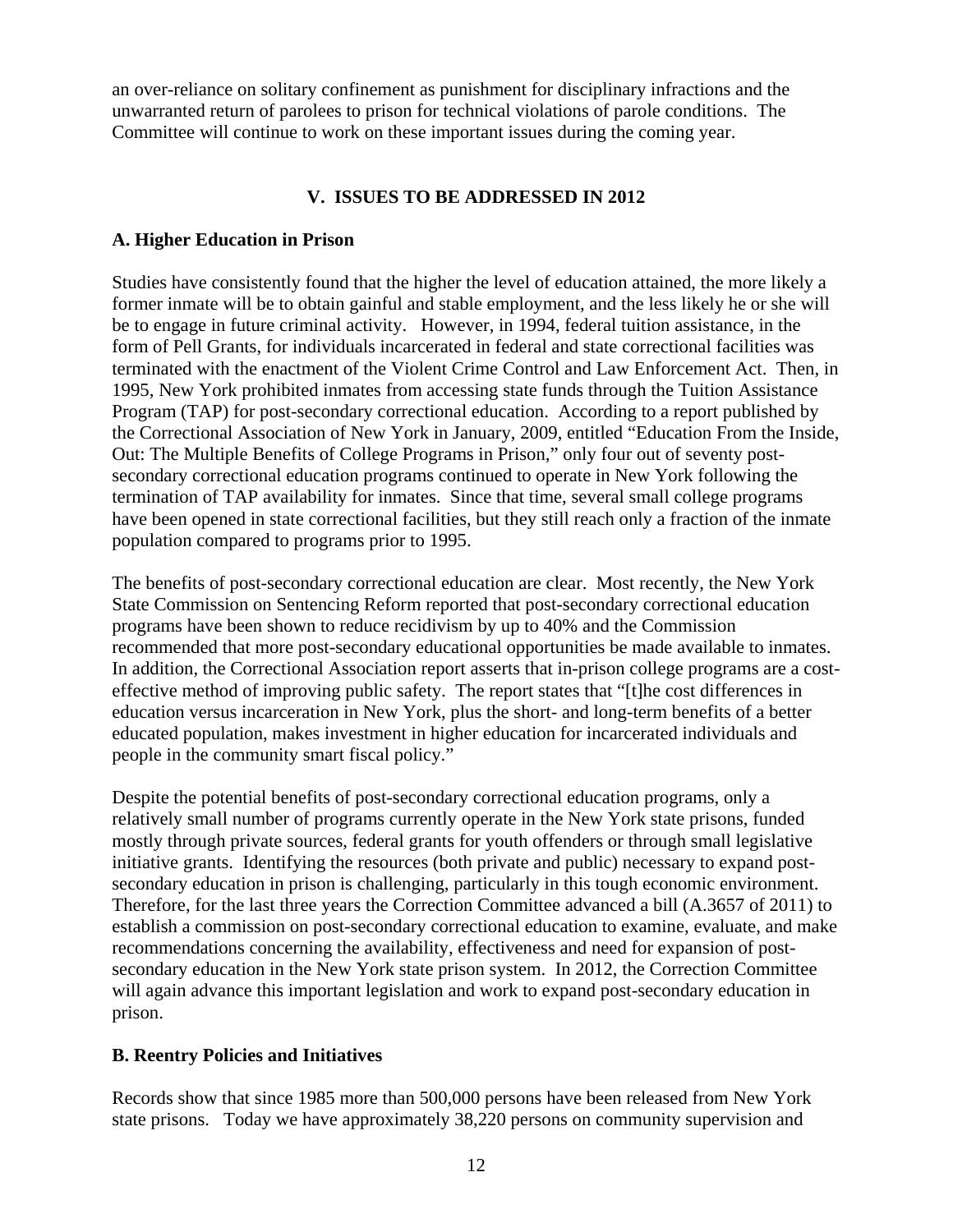56,000 persons in state prison, a 20% decrease in the prison population since 1999. The declining population of people in custody and on community supervision indicates that rehabilitation does work and that most parolees successfully re-integrate back into the community. The number of parolees who return to incarceration for a new offense has dropped from a high of 2,500 in 2000 to a total of 1,514 in the 2009-10 SFY. Only 8% percent of parolees return to incarceration within three years of their release for a new offense. Viewed in terms of total statewide arrests, parolees represent less than 5% of all felony arrests and just 2.5% of all misdemeanor arrests per year statewide.

Given the importance of a successful parole system, we must ensure that we do everything we can to support DOCCS and the Board of Parole in its reentry mission. The scope of our inquiry during the 2012 legislative session will include consideration of whether we are doing our best to prepare prisoners to reenter society and lead successful, law abiding lives. The Committee regularly consults with professionals, academics, law enforcement experts, advocates and experienced members from the community to evaluate whether the practices and procedures in place today for both DOCCS and the Board of Parole are fair and effective, and to make recommendations to improve future outcomes.

One of the most important factors in preventing recidivism, regardless of any other offender risk factor, is employment. In order to promote public safety and increase successful offender reentry, the Committee will explore legislation to promote employment opportunities for persons returning from incarceration including streamlining the process for ex-offenders to obtain a Certificate of Relief from Disabilities or a Certificate of Good Conduct and expanding Article 23-A of the Correction Law to prevent discrimination against persons with a criminal record who pose no threat to public safety. The Committee will also examine other possible programs and policies that will increase the number of job opportunities available for people leaving prison.

#### **C. Expungement of Criminal Records**

Thousands of New Yorkers currently must deal with the stigma associated with having a criminal record for the rest of their lives as they seek employment and housing and strive to become productive members of society - even after they have fully paid their debts to society and, in many cases, lived law-abiding lives for many years after completion of their sentences. New York State has long been a leader in providing fair employment opportunities for qualified individuals with criminal histories for the sensible reason that people with criminal records who are able to earn a living are much more likely to lead productive, tax-paying lives and much less likely to return to crime. Recognizing the wisdom of assisting individuals with criminal records who are qualified and not a threat to public safety to obtain employment and housing, New York enacted a conditional sealing provision for certain drug offenders as part of the 2009 Rockefeller Reform legislation. Expansion of this legislation is necessary to allow more people convicted of nonviolent offenses who have completed appropriate treatment and/or remained crime-free an opportunity to rebuild their lives without the stigma of a criminal record.

#### **D. Work Release and Merit Time Expansion**

Work release helps successfully reintegrate inmates to their communities, while providing supervision and job experience. Work release is cheaper than incarceration; in 2007 it cost \$31,000 a year to incarcerate a prisoner, but only \$7,500 a year to house each work release participant. Participation in work release enhances public safety by providing a detailed and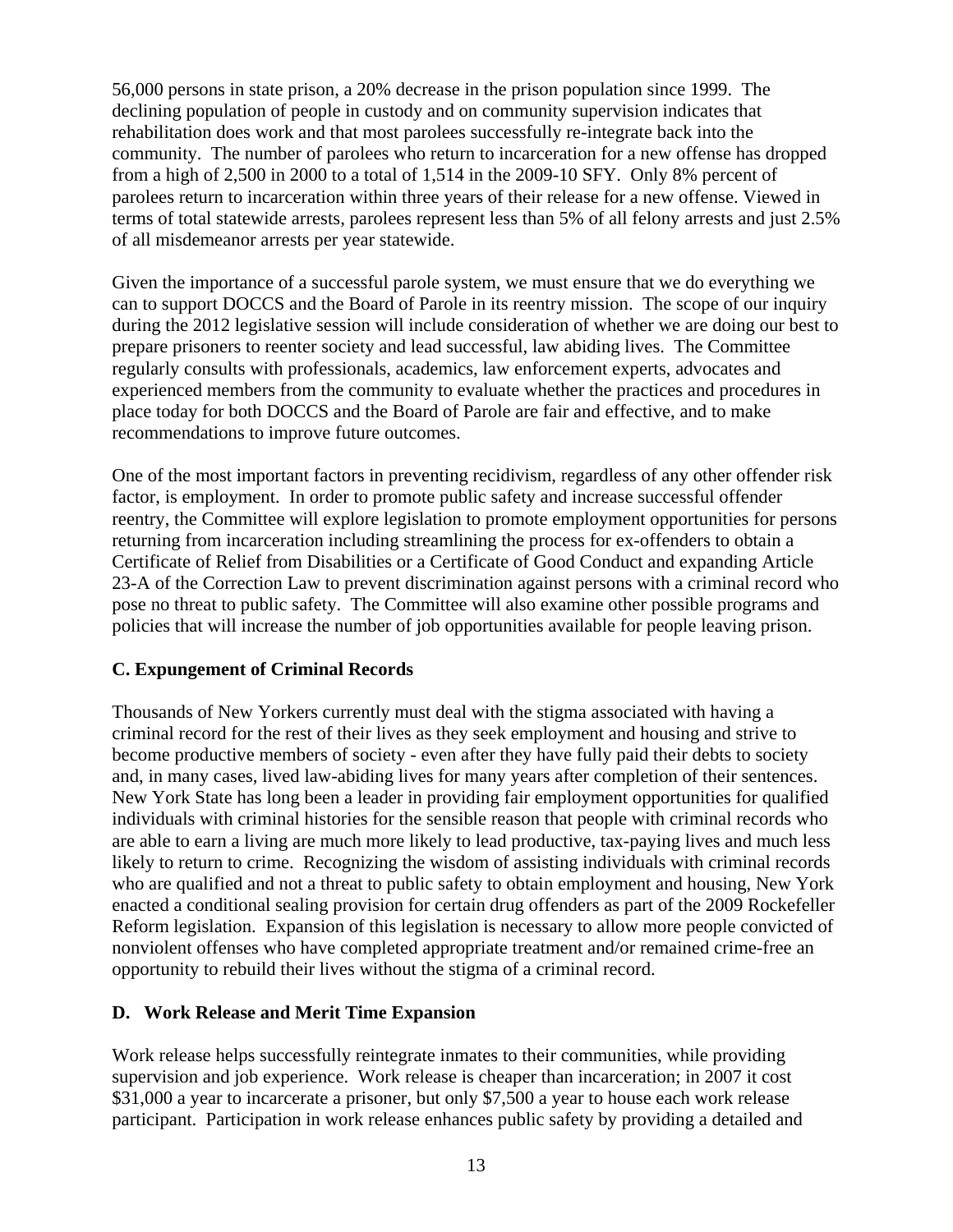realistic assessment of an inmate's preparedness for parole and post-release supervision and helps identify any needs the inmate may have that should be addressed. It also provides an incentive for inmates to complete programs and maintain clean disciplinary records. The Committee will seek to advance policies in 2012 that will expand the availability of work release programs.

Merit time affords inmates with the ability to earn a reduction of their minimum sentence after completing significant programming and maintaining a positive disciplinary record. Current law only allows inmates with certain nonviolent convictions to earn merit time even though the program has been demonstrated to reduce prison violence and lower recidivism rates. DOCCS estimates that since its inception in 1997, the merit time program has resulted in a savings of \$369 million. Therefore, during the 2011 session, the Committee intends to consider legislation to expand the availability of merit time.

#### **E. Evidence-based Examination of the Risk Posed by Sex Offenders**

The legislature created a Board of Examiners of Sex Offenders in 1995 as part of the Sex Offender Registration Act. In order to promote public safety, the Board is responsible for making individualized recommendations to the court system concerning the likelihood of sex offenders to commit new sex offenses. Such recommendations are considered by the court in determining the level of community notification assigned to a sex offender.

To carry out its mandate, the Board uses a risk assessment instrument (RAI) that it created in 1996 to assign reoffense risk levels to all sex offenders. A Level 1 sex offender has been determined to present a low risk of reoffending, a Level 2 offender a moderate risk and a Level 3 sex offender a high risk of committing a new sex offense. Appellate courts have held the RAI score to be presumptively correct in determining an offender's risk level and do not generally authorize departure from the risk level recommended by the Board except under situations in which an aggravating or mitigating factor not taken into account by the RAI is present. Departures are the exception, not the rule, in risk level determinations. However, in spite of the presumptive validity of the RAI and the fact that we now have 15 years of data to determine if the RAI is actually predictive of an individual's propensity to reoffend, the State has never done the calculations necessary to see if the RAI in fact provides an accurate assessment of risk of recidivism.

Additionally, there has not been any attempt to update the RAI to reflect extensive research conducted in the last 15 years on the risk of recidivism by sex offenders. If the RAI is not accurate, it is possible both that high risk sex offenders are mistakenly designated as Level 1 and, on the other hand, that scarce public resources are being invested in supervising low risk sex offenders who have been mistakenly designated as Level 3. The Committee will explore legislation requiring that the RAI be scientifically validated or replaced by a validated, evidencebased instrument with demonstrated reliability.

Additionally, the Committee will again advance legislation creating a temporary commission on sex offender supervision and management to examine, evaluate and make recommendations concerning the effectiveness of sex offender programs and to investigate all factors that impact the risk of recidivism, including the public safety risk posed by the concentration of sex offenders in certain residential neighborhoods.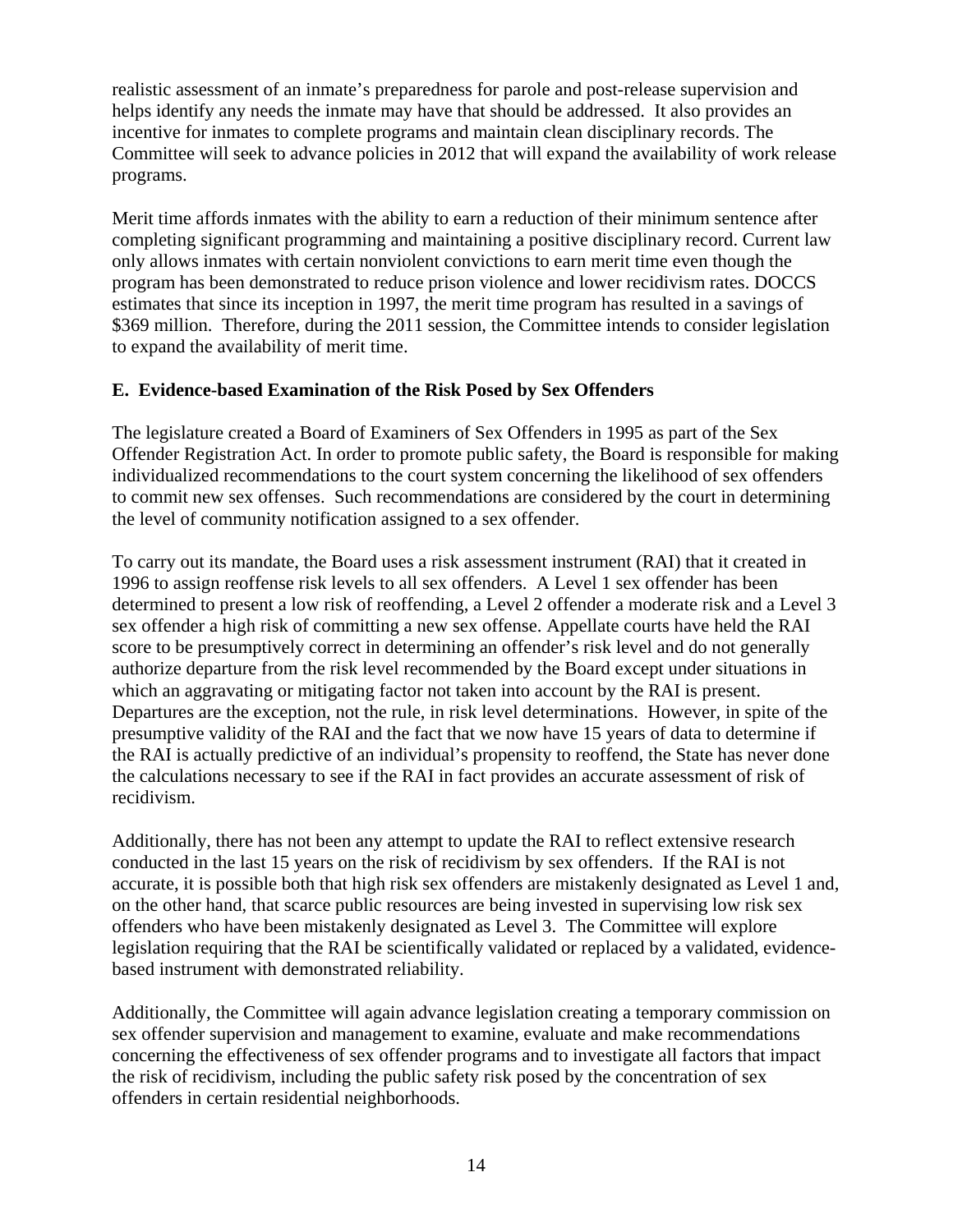#### **F. Solitary Confinement**

Currently, there are approximately 4,500 state prisoners being housed in segregated disciplinary units, known as Special Housing Units (SHU). Inmates in those units are locked into their cells 23 hours a day, with one hour of out-of-cell recreation time, usually alone in an outdoor cage. Inmates in SHU are denied commissary privileges, phone calls, personal property and most programming. They also have restricted visitation rights and are unable to attend religious services. During the December 6, 2011 public hearing on mental health in prisons held by the Committees on Correction and Mental Health, several witnesses testified that there is no limit to the amount of SHU time an inmate may receive in disciplinary hearings and that New York's extensive use of solitary confinement is contrary to practice in other states. Recently, a United Nations expert on torture recommended that solitary confinement be limited to 15 days for adults and prohibited for juveniles and prisoners with mental disabilities. The Committee on Correction will explore the use of solitary confinement and consider recommendations on limiting SHU time for adults and juveniles in New York State prisons.